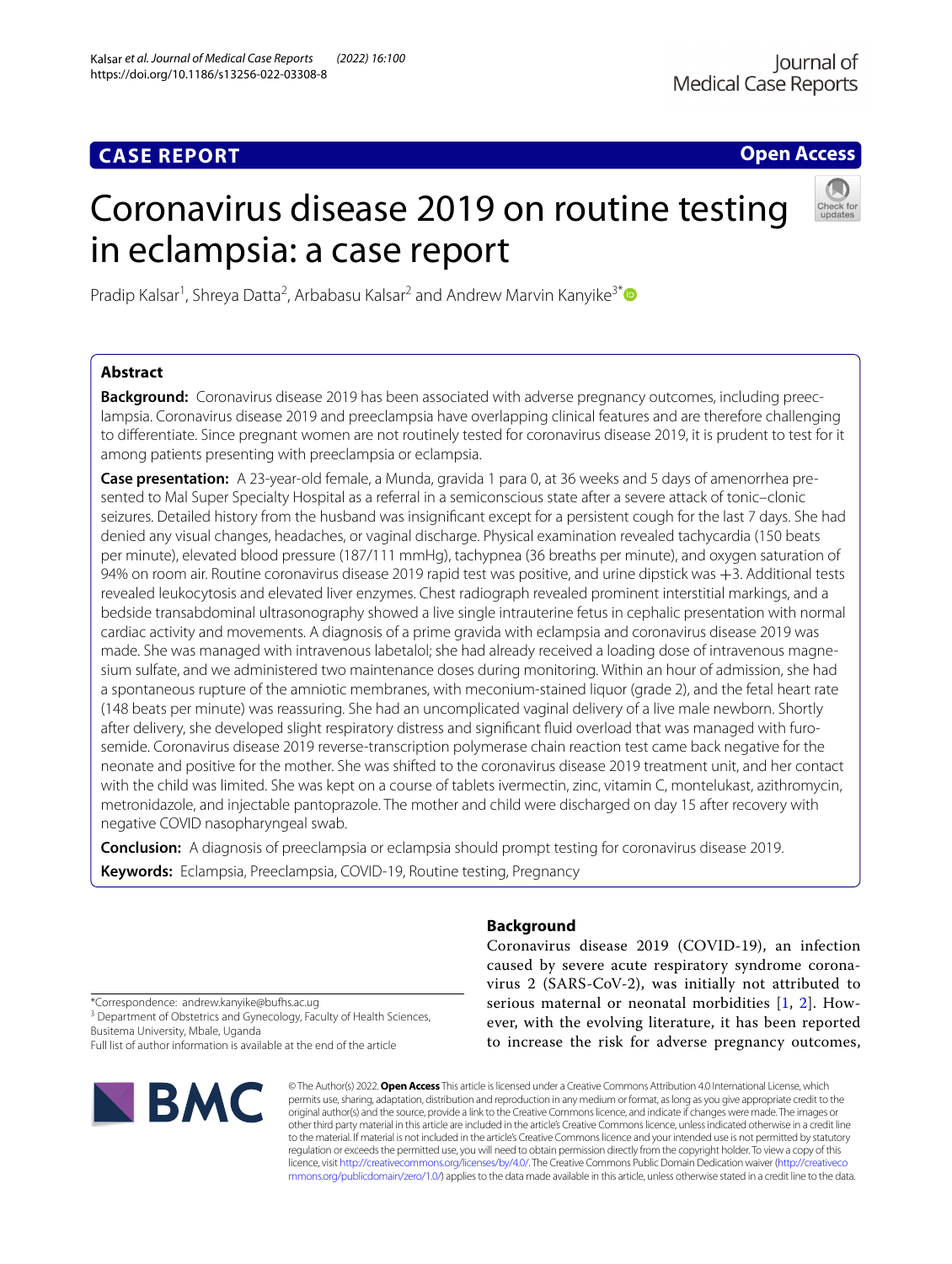causing higher rates of preterm birth, preeclampsia, cesarean delivery, and perinatal death especially among women with severe disease [\[3](#page-3-2), [4\]](#page-3-3). COVID-19 is primarily a respiratory infection that, like preeclampsia in pregnancy, causes signifcant vascular changes through direct endothelial damage leading to hypertension and renal diseases, and afecting multiple organs [[5](#page-3-4)]. The overlap in clinical features of COVID-19 and preeclampsia presents a challenge in diferentiating them [\[6](#page-3-5)]. Mendoza and colleagues coined the concept of preeclampsia-like syndrome associated with severe COVID-19, which could be distinguished from actual preeclampsia by raised soluble fms-like tyrosine kinase-1/placental growth factor (sFlt-1/PlGF) ratio, lactate dehydrogenase (LDH), and uterine artery pulsatility index (UtAPI) [[6](#page-3-5)], although these tests may not be readily available in many hospital settings. However, Papageorghiou *et al*. demonstrate that vascular changes that occur in preeclampsia, like in essential hypertension, predispose to susceptibility to contracting COVID-19  $[4]$  $[4]$ . The interplay between the two conditions remains an area of interest for further research. Therefore, as we improve our understanding of the relationship, precautions for hypertensive disorders of pregnancy such as preeclampsia should be undertaken while monitoring pregnant women with COVID-19 infection [\[7](#page-3-6)]. Furthermore, although COVID-19 is not routinely tested for among pregnant women in most countries, it is prudent to rule it out among diferentials in women presenting with preeclampsia–eclampsia clinical spectrum. In this case study, we present the case of a primigravida who was referred to our hospital with features of eclampsia and turned out to be COVID-19 positive.

## **Case presentation**

A 23-year-old female, a Munda, gravida 1 para 0, at 36 weeks and 5 days of amenorrhea presented to the emergency department of Mal Super Specialty Hospital on 2 June 2021 as a referral from another facility in a semiconscious state due to a severe attack of tonic–clonic seizures. A detailed history taken from the husband was insignifcant except for a persistent cough for the last 7 days. She denied any visual changes, headaches, or vaginal discharge. In the emergency department, her physical examination revealed tachycardia of 150 beats per minute, elevated blood pressure of 187/111 mmHg, tachypnea of 36 breaths per minute, and oxygen saturation of 94% on room air. Routine COVID-19 rapid antigen test  $(RAT)$  was positive, and urine dipstick was  $+3$ . Her blood was sent for additional laboratory tests (Table [1](#page-1-0)) and a chest X-ray was ordered (Fig. [1](#page-2-0)). A diagnosis of COVID-19 in eclampsia was made.

Chest radiography images revealed prominent interstitial markings, and a bedside transabdominal ultrasonography revealed a live single intrauterine fetus in cephalic presentation with normal cardiac activity and movements.

On admission, she was promptly started on intravenous labetalol 20 mg that was repeated for one more dose after 15 minutes to control the blood pressure. She had been given a loading dose of intravenous magnesium sulfate ( $MgSO_4$ ) 4 g of 20% at 8:30 am from the referring facility for suspected eclampsia, and maintenance doses of 5 g of 50%  $MgSO<sub>4</sub>$  were administered at 12:30 pm and 4:30 pm while monitoring for toxicity with patellar refexes and respiratory rate prior to each dose at Mal Superspeciality Hospital. She was shifted to the critical care unit (CCU) and monitored. Within an hour of admission, she had a spontaneous rupture of the amniotic membranes, with meconium-stained liquor (grade

<span id="page-1-0"></span>**Table 1** Laboratory tests done during admission and at discharge of the patient

| <b>Blood investigation</b> | Normal range       | At the beginning of and during treatment | On discharge        |
|----------------------------|--------------------|------------------------------------------|---------------------|
| Hemoglobin                 | $12.1 - 15.1$ g/dL | 9.9 g/dL                                 | $9.1$ g/dL          |
| Urea                       | $5-20$ mg/dL       | 55 $mq/dL$                               | 42 mg/dL            |
| Creatinine                 | $0.6 - 1.2$ mg/dL  | $0.9 \text{ mg/dL}$                      | $1.0 \text{ mg/dL}$ |
| Serum sodium               | 135-145 mEg/L      | 139 mEg/L                                | 136 mEg/L           |
| Serum potassium            | 3.5-5 mEg/L        | 3.8 mEg/L                                | 3.7 mEg/L           |
| Serum calcium              | 2-2.25 mmol/L      | $1.15$ mmol/L                            | $1.21$ mmol/L       |
| C-reactive protein         | $1.5 - 27$ mg/L    | 18.6 mg/L                                | 7.4 mg/L            |
| SGOT                       | 8-45 units/L       | 276 units/L                              | 121 units/L         |
| <b>SGPT</b>                | 7-56 units/L       | 218 units/L                              | 148 units/L         |
| Alkaline phosphatase       | 44-147 IU/L        | 243 IU/L                                 | 112 IU/L            |
| WBC count                  | 6000-17,000/uL     | 21,200/uL                                | 9700/uL             |
|                            |                    |                                          |                     |

SGOT: Serum Glutamic-Oxaloacetic Transaminase, SGPT: Serum Glutamic Pyruvic Transaminase, WBC: White Blood Cell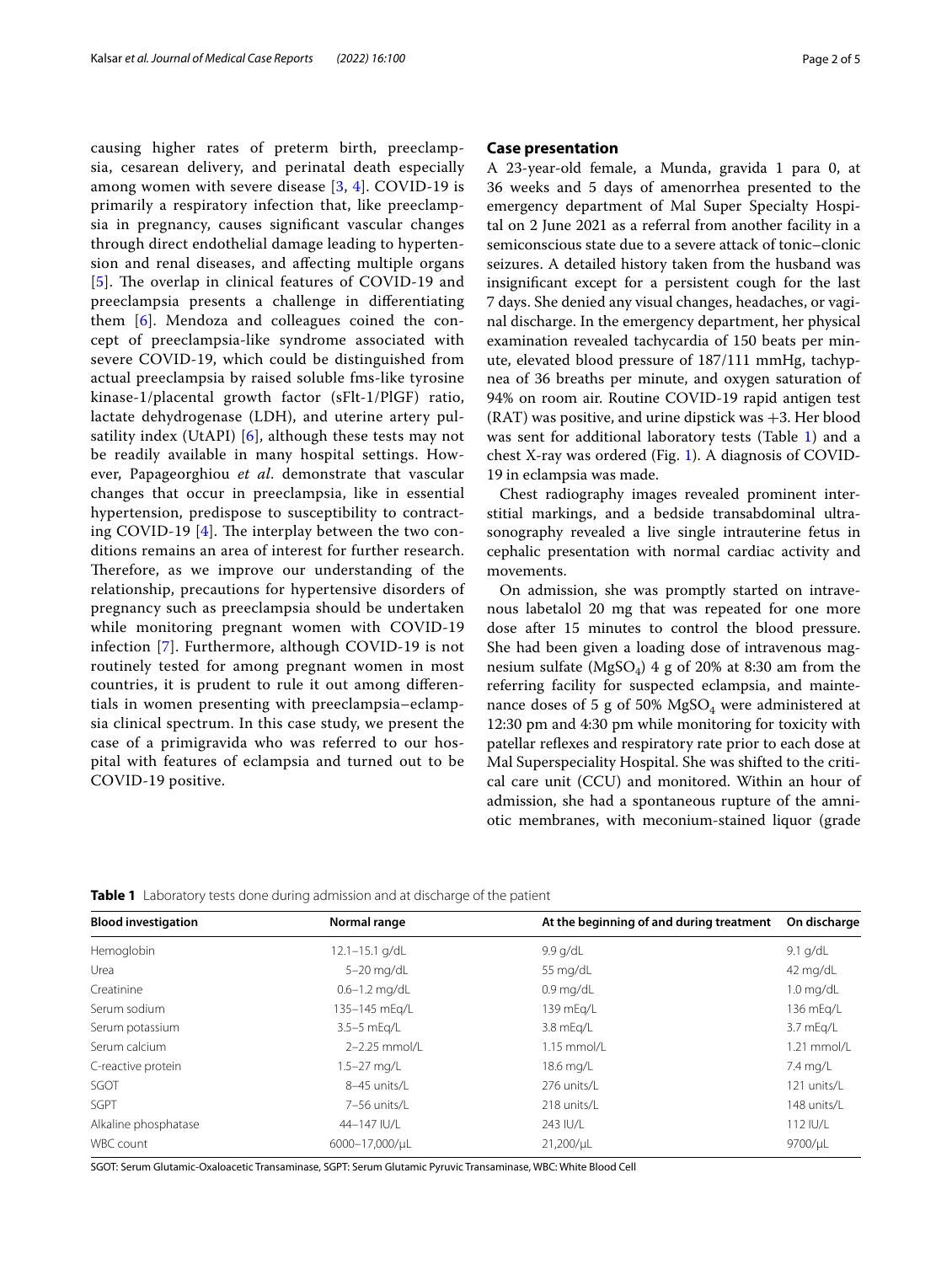<span id="page-2-0"></span>2); however, the fetal heart of 148 beats per minute was reassuring. The cervix dilated progressively up to 10 cm, leading to an uncomplicated vaginal delivery of a healthy, live-born male neonate. Shortly after delivery, she developed slight respiratory distress and her renal function (Table [1](#page-1-0)) worsened suddenly, resulting in signifcant volume overload and acute kidney injury. However, diuresis with intravenous furosemide 40 mg was administered on the evening of the delivery and followed up with the same dose after 12 hours, resulting in stabilization of her serum creatinine levels at 1.0 mg/dL as her hypoxic condition improved

COVID-19 reverse-transcription polymerase chain reaction (RT-PCR) came back negative for the neonate, while that of the mother returned positive the next day; she was shifted to the COVID-19 high-dependency unit (HDU). Due to her COVID-19-positive state, contact between mother and child was limited. During her entire stay at the COVID HDU, she was kept on a course of tablets (tab) ivermectin (once daily for 5 days),tab zinc (once a day), tab vitamin C (once daily), tab montelukast (once a day for 7 days), antibiotics ceftriaxone IV (for 5 days) and azithromycin 500 (for 7 days) each once daily, paracetamol 100 mg intravenously after delivery followed by tab paracetamol 650 three times per day, metronidazole 400 three times per day, and injection of pantoprazole 40 mg intravenously for 3 days followed by tab pantoprazole 40 mg orally twice daily. Mother and infant were discharged on day 15 after achieving complete recovery and a negative COVID-19 nasopharyngeal swab.

# **Discussion**

Eclampsia is defned as a seizure that occurs after 20 weeks gestation in the absence of epilepsy and other basic disorders. Eighty percent of eclampsia cases arise during the prenatal period and childbirth, although eclampsia has emerged in the postpartum period in a few cases. Even though preeclampsia (PE) and eclampsia do not always occur in succession, it was found that 79% cases of PE developed into eclampsia. It has been found that these patients can have symptoms of brain edema (visual symptoms, headache) even when blood pressure remains normal  $[8]$  $[8]$  $[8]$ . The exact mechanism of seizure in eclampsia is not clear, but is most likely secondary to a combination of cerebral edema, ischemia, and transitory vasospasm of the cerebral vasculature [[9\]](#page-3-8).

The co-existence of COVID-19 and preeclampsia or eclampsia synergistically increases the risks of adverse pregnancy outcomes such as preterm birth, severe perinatal morbidity and mortality, and adverse maternal outcomes [\[4](#page-3-3)]. During pregnancy, the angiotensin-converting enzyme 2 (ACE2) receptor that mediates SARS-CoV-2 actions in COVID-19 is abundantly expressed in the placental tissue and plays a vital role in the regulation of arterial pressure, which is disrupted, leading to vasoconstriction and preeclampsia [[5](#page-3-4), [10\]](#page-4-0).

The relationship between COVID-19 and preeclampsia–eclampsia spectrum could be viewed from diferent angles; COVID-19 can manifest signs and symptoms that fulfll the diagnostic criteria for preeclampsia; alternatively, COVID-19 could be on an etiologic road toward preeclampsia, or preeclampsia could create a milieu that increases the risk of contracting COVID-19 [[4](#page-3-3)]. Papageorghiou *et al*. from a longitudinal prospective study showed that COVID-19 in pregnancy is independently associated with preeclampsia especially among nulliparous women irrespective of severity of symptoms. Furthermore, they report that prevalence of COVID-19 was highest within 33–37 weeks of gestation when preeclampsia typically manifests clinically [\[4](#page-3-3)]. In our case study, the patient was nulliparous in the 36th week of gestation, which reinforces these fndings.

Existing literature has indicated that there is little risk of vertical transmission of COVID-19 to the fetus [[11](#page-4-1)]. In a case series of pregnant women with COVID-19, only one newborn tested positive for SARS-CoV-2 within the frst 24 h of life using a nasopharyngeal swab test [[12\]](#page-4-2). In our case report, the neonate tested negative

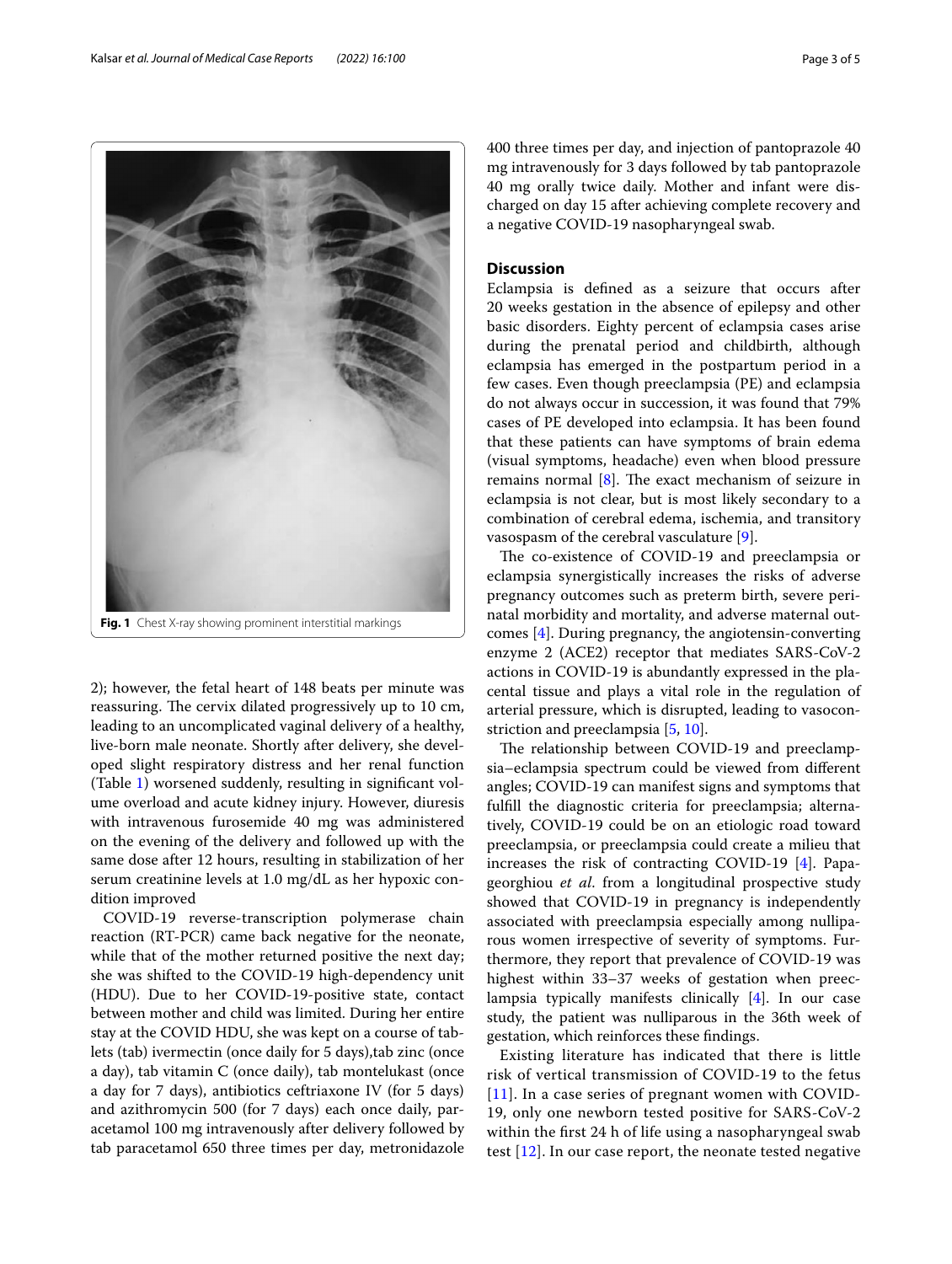for COVID-19 in accordance with most studies that have reported no vertical transmission of SARS-CoV-2.

At present, there are no defnite guidelines for early detection or prevention of late-onset postpartum eclampsia in a patient without prior eclampsia [[13\]](#page-4-3). Managing hypertension and preventing convulsions are key elements in treating severe preeclampsia/eclampsia. While any of several antihypertensive drugs may be used to treat severe preeclampsia/eclampsia,  $MgSO<sub>4</sub>$ is the clear drug of choice to prevent convulsions, and its potential impact on maternal morbidity and mortality is considerable [[14\]](#page-4-4). In Kano, Nigeria, for example, the case fatality rate for severe preeclampsia/eclampsia fell from 20.9% to 2.3% after  $MgSO<sub>4</sub>$  was introduced; perinatal mortality also fell signifcantly [[15](#page-4-5)]. Although there is a theoretical concern that treatment with magnesium sulfate could worsen SARS-CoV-2 infection given the possibility of its respiratory depression, Joudi and colleagues safely administered magnesium sulfate with an intravenous loading dose of 4 g and maintenance doses like in our case study without adversities [[16](#page-4-6)]. This bolsters the conclusion by Boelig *et al.* that magnesium can be used as indicated in pregnant women with COVID-19 [[17\]](#page-4-7).

Both eclampsia and COVID-19 are examples of microvascular disease causing endothelial injury. They both cause a high prothrombotic tendency leading to multiorgan failure [\[10](#page-4-0)]. With the limited literature at hand, the obstetricians and other healthcare workers attending to pregnant women should be cognizant of their interplay and be vigilant to rule out COVID-19 among women presenting with preeclampsia–eclampsia clinical spectrum

## **Conclusion**

The clinical dilemma of differentiating COVID-19 from preeclampsia–eclampsia spectrum is currently being faced by clinicians during the pandemic. In the event of diagnosing one of the conditions, a high index of suspicion should prompt investigations for the other to avoid missed opportunities of such fatal conditions. Clinical data on the adverse efects of COVID-19 infection on pregnant women and the list of accompanying complications are severely deficient. Therefore, there is need for more research to characterize the interplay of COVID-19 within the physiologically deranged milieu of pregnancy.

#### **Abbreviations**

COVID-19: Coronavirus disease 2019; RT PCR: Reverse-transcription polymerase chain reaction; PlGF: Platelet growth factor; LDH: Lactate dehydrogenase; CCU: Critical care unit; HDU: High-dependency unit.

#### **Acknowledgements**

None.

#### **Authors' contributions**

AK and SD: case design, case presentation, and manuscript writing. AMK: manuscript writing, editing, and proofreading. PK: case design and manuscript writing. All authors read and approved the fnal manuscript.

#### **Funding**

This case report was not funded.

#### **Availability of data and materials**

Data sharing is not applicable to this article as no datasets were generated or analyzed during the current case report

#### **Declarations**

#### **Ethics approval and consent to participate**

Informed consent was obtained from the participant included in the study. The Biomedical Ethics Research Committee issued that approval was not applicable.

#### **Consent for publication**

Written informed consent was obtained from the patient for publication of this case report and any accompanying images. A copy of the written consent is available for review by the Editor in-Chief of this journal.

#### **Competing interests**

The authors declare that they have no competing interests.

#### **Author details**

<sup>1</sup> Department of Gynecology, Mal Superspeciality Hospital, Mal, West Bengal, India. 2 Department of Gynecology, Calcutta National Medical College, Kolkata, India. 3 Department of Obstetrics and Gynecology, Faculty of Health Sciences, Busitema University, Mbale, Uganda.

## Received: 26 October 2021 Accepted: 2 February 2022 Published online: 01 March 2022

#### **References**

- <span id="page-3-0"></span>1. Chen L, Li Q, Zheng D, Jiang H, Wei Y, Zou L, *et al*. Clinical characteristics of pregnant women with COVID-19 in Wuhan, China. N Engl J Med. 2020. <https://doi.org/10.1056/NEJMc2009226>.
- <span id="page-3-1"></span>2. Yan J, Guo J, Fan C, Juan J, Yu X, Li J, *et al*. Coronavirus disease 2019 in pregnant women: a report based on 116 cases. Am J Obstet Gynecol. 2020. [https://doi.org/10.1016/j.ajog.2020.04.014.](https://doi.org/10.1016/j.ajog.2020.04.014)
- <span id="page-3-2"></span>3. Coronado-Arroyo JC, Concepción-Zavaleta MJ, Zavaleta-Gutiérrez FE, Concepción-Urteaga LA. Is COVID-19 a risk factor for severe preeclampsia? Hospital experience in a developing country. Eur J Obstet Gynecol Reprod Biol. 2021;256:502–3. [https://doi.org/10.1016/j.ejogrb.2020.09.](https://doi.org/10.1016/j.ejogrb.2020.09.020) [020.](https://doi.org/10.1016/j.ejogrb.2020.09.020)
- <span id="page-3-3"></span>4. Papageorghiou AT, Deruelle P, Gunier RB, *et al*. Preeclampsia and COVID-19: results from the INTERCOVID prospective longitudinal study. Am J Obstet Gyneco. 2021;225(289):e1-17. [https://doi.org/10.1016/j.ajog.2021.](https://doi.org/10.1016/j.ajog.2021.05.014) [05.014](https://doi.org/10.1016/j.ajog.2021.05.014).
- <span id="page-3-4"></span>5. Todros T, Masturzo B, De Francia S. COVID-19 infection: ACE2, pregnancy and preeclampsia. Eur J Obstet Gynecol Reprod Biol. 2020;253:330. [https://doi.org/10.1016/j.ejogrb.2020.08.007.](https://doi.org/10.1016/j.ejogrb.2020.08.007)
- <span id="page-3-5"></span>6. Mendoza M, Garcia-Ruiz I, Maiz N, *et al*. Preeclampsia-like syndrome induced by severe COVID-19: a prospective observational study. BJOG. 2020;127:1374–80. [https://doi.org/10.1111/1471-0528.16339.](https://doi.org/10.1111/1471-0528.16339)
- <span id="page-3-6"></span>7. Prabhu M, Cagino K, Matthews KC, *et al*. Pregnancy and postpartum outcomes in a universally tested population for SARS-CoV-2 in New York City: a prospective cohort study. BJOG. 2020;127:1548–56. [https://doi.org/10.](https://doi.org/10.1111/1471-0528.16403) [1111/1471-0528.16403](https://doi.org/10.1111/1471-0528.16403).
- <span id="page-3-7"></span>8. Veltkamp R, Kupsch A, Polasek J, Yousry TA, Pfister HW. Late onset postpartum eclampsia without pre-eclamptic prodromi: clinical and neuroradiological presentation in two patients. J Neurol Neurosurg Psychiatry. 2000;69(6):824–7. [https://doi.org/10.1136/jnnp.69.6.824.](https://doi.org/10.1136/jnnp.69.6.824)
- <span id="page-3-8"></span>9. Cao W, Wang X, Chen T, Qin M, Wang Z, Wang Q, *et al*. Successful rescue of antepartum eclampsia in a Chinese patient: case report. Medicine